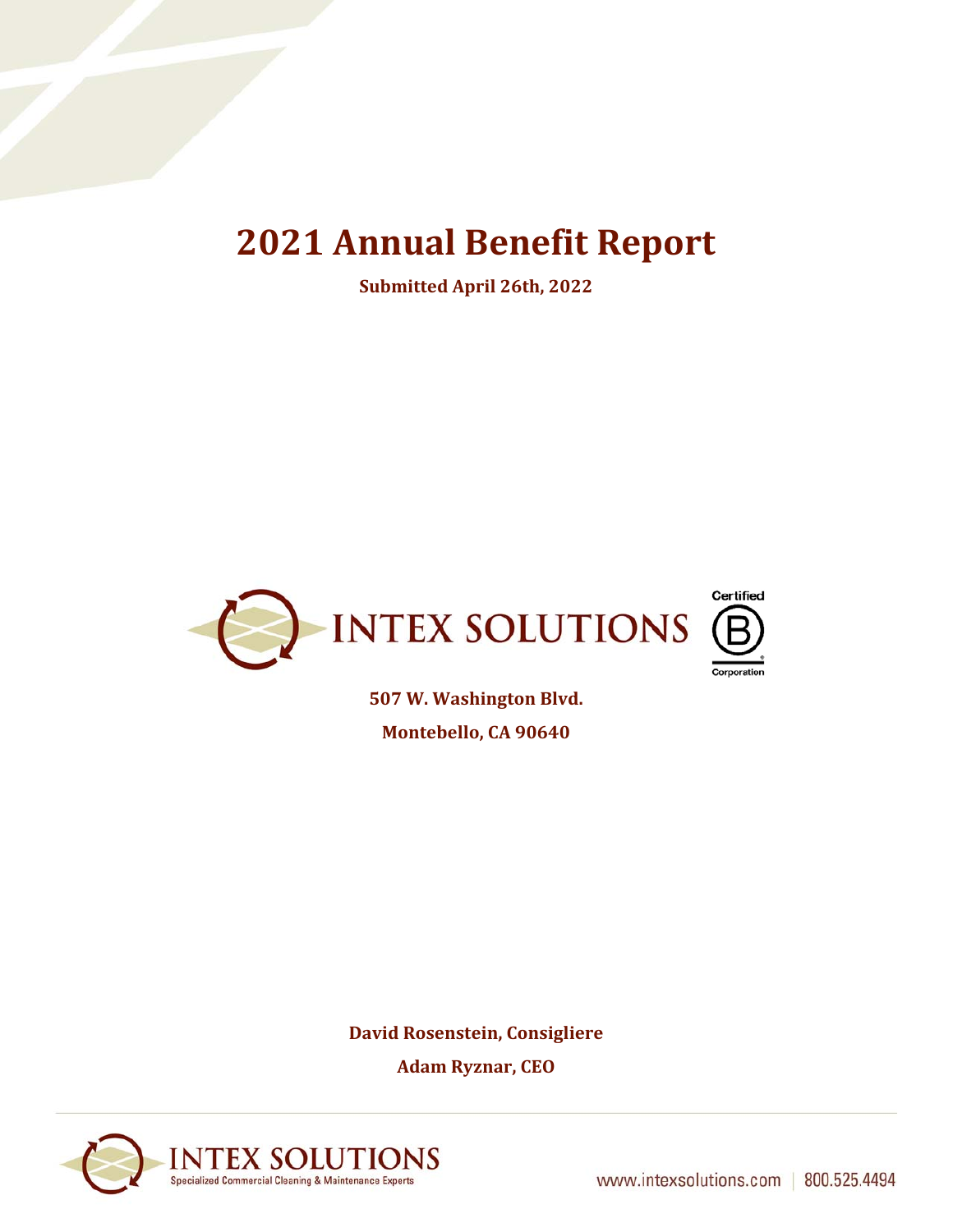#### **ABOUT US**

We are a passionate team of service people that care deeply about delivering exemplary, sustainable maintenance solutions for commercial carpet and other interior finishes and furnishings in order to maximize the appearance, performance, and health of our partners' workplaces. We have cared for our partners by providing extraordinary quality and service with the best satisfaction guarantee in the industry. In 2021, we continued to stay true to this mission while achieving our general and specific public benefit without hinderances. As required, we utilize B Corporation B-Impact Assessment (BIA) https://bimpactassessment.net/ as our Third-Party Standard to assess our positive impact on society and the environment. We achieved a successful recertification on April 1st, 2022 with a score of 102.0 which was an improvement from previous scores of 86.1 in 2018 and 84.8 in 2016.

# **Overall B Impact Score**

Based on the B Impact assessment, Intex Solutions, Inc. earned an overall score of 102.0. The median score for ordinary businesses who complete the assessment is currently 50.9.



102 Overall B Impact Score

- 80 Qualifies for B Corp Certification
- 50.9 Median Score for Ordinary **Businesses**

### Governance 16.6

Governance evaluates a company's overall mission, engagement around its social/environmental impact, ethics, and transparency. This section also evaluates the ability of a company to protect their mission and formally consider stakeholders in decision making through their corporate structure (e.g. benefit corporation) or corporate governing documents.

| Mission & Engagement  | 1.9 |
|-----------------------|-----|
| Ethics & Transparency | 4.6 |
| + Mission Locked      | 10  |

What is this? A company with an Impact Business Model is intentionally designed to create a specific positive outcome for one of its stakeholders - such as workers, community, environment, or customers.

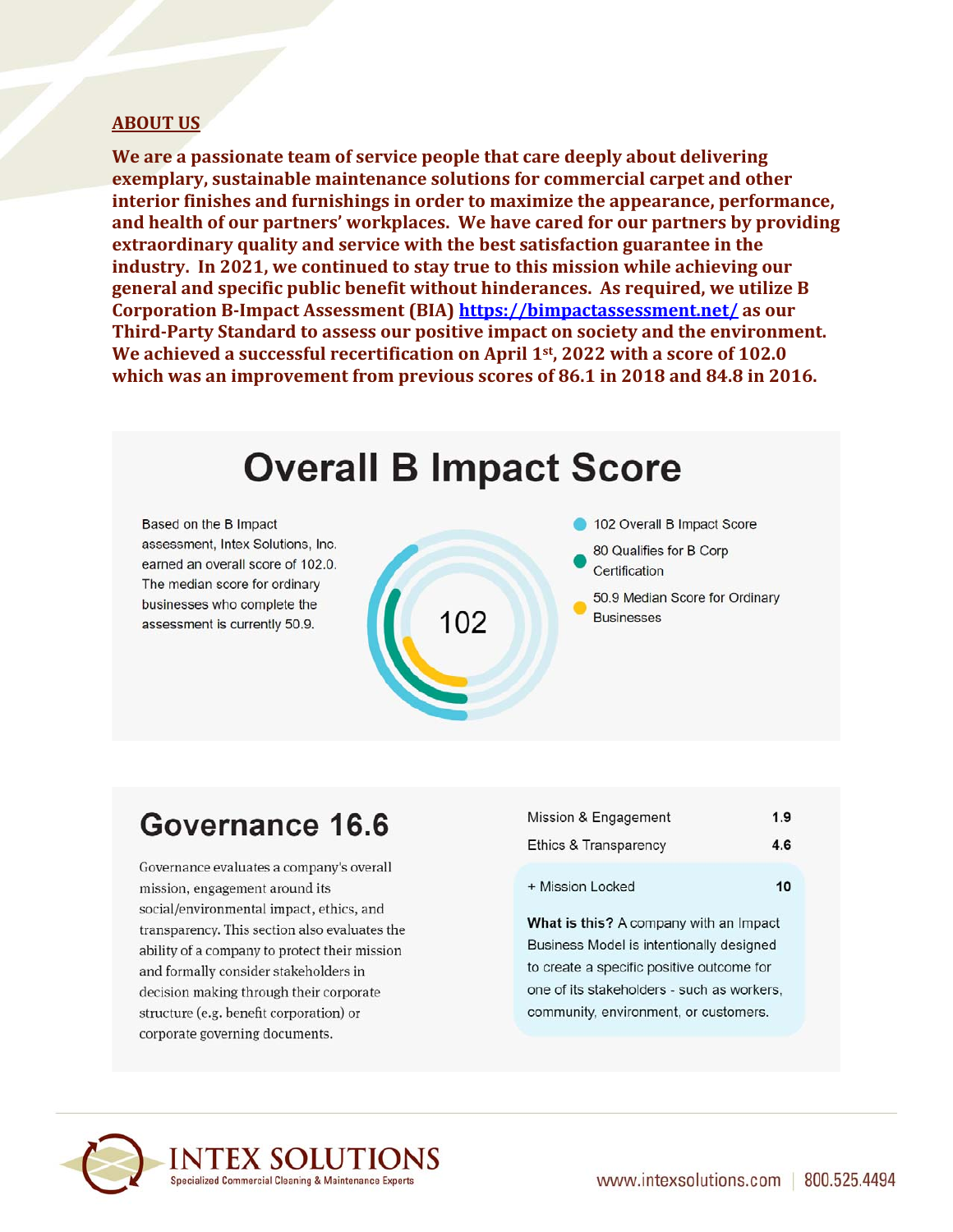### **Workers 24.0**

Workers evaluates a company's contributions to its employees' financial security, health & safety, wellness, career development, and engagement & satisfaction. In addition, this section recognizes business models designed to benefit workers, such as companies that are at least 40% owned by non-executive employees and those that have workforce development programs to support individuals with barriers to employment.

| <b>Financial Security</b>  | 6.3 |
|----------------------------|-----|
| Health, Wellness, & Safety | 8.7 |
| Career Development         | 3.0 |
| Engagement & Satisfaction  | 5.6 |

# **Community 23.7**

Community evaluates a company's engagement with and impact on the communities in which it operates, hires from, and sources from. Topics include diversity, equity & inclusion, economic impact, civic engagement, charitable giving, and supply chain management. In addition, this section recognizes business models that are designed to address specific community-oriented problems, such as poverty alleviation through fair trade sourcing or distribution via microenterprises, producer cooperative models, locally focused economic development, and formal charitable giving commitments.

| 6.0 |
|-----|
| 4.9 |
| 3.0 |
| 9.8 |
|     |

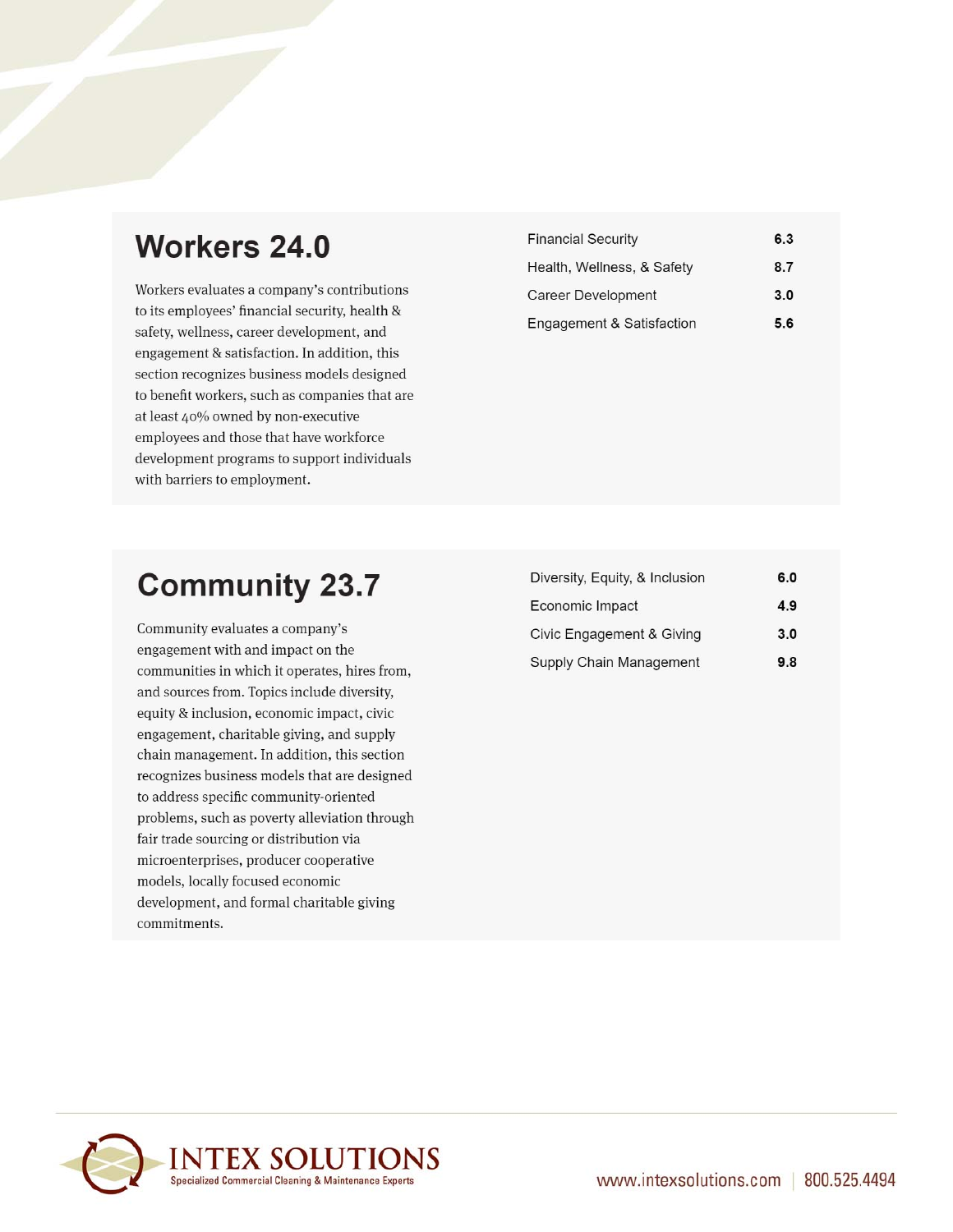# **Environment 33.9**

Environment evaluates a company's overall environmental management practices as well as its impact on the air, climate, water, land, and biodiversity. This includes the direct impact of a company's operations and, when applicable its supply chain and distribution channels. This section also recognizes companies with environmentally innovative production processes and those that sell products or services that have a positive environmental impact. Some examples might include products and services that create renewable energy, reduce consumption or waste, conserve land or wildlife, provide less toxic alternatives to the market, or educate people about environmental problems.

#### Environmental Management  $4.5$ Air & Climate  $8.4$  $1.6$ Water Land & Life  $4.3$ + Toxin Reduction / Remediation  $12.2$

What is this? A company with an Impact Business Model is intentionally designed to create a specific positive outcome for one of its stakeholders - such as workers, community, environment, or customers.

### **Customers 3.6**

Customers evaluates a company's stewardship of its customers through the quality of its products and services, ethical marketing, data privacy and security, and feedback channels. In addition, this section recognizes products or services that are designed to address a particular social problem for or through its customers, such as health or educational products, arts & media products, serving underserved customers/clients, and services that improve the social impact of other businesses or organizations.

**Customer Stewardship** 

 $3.2$ 

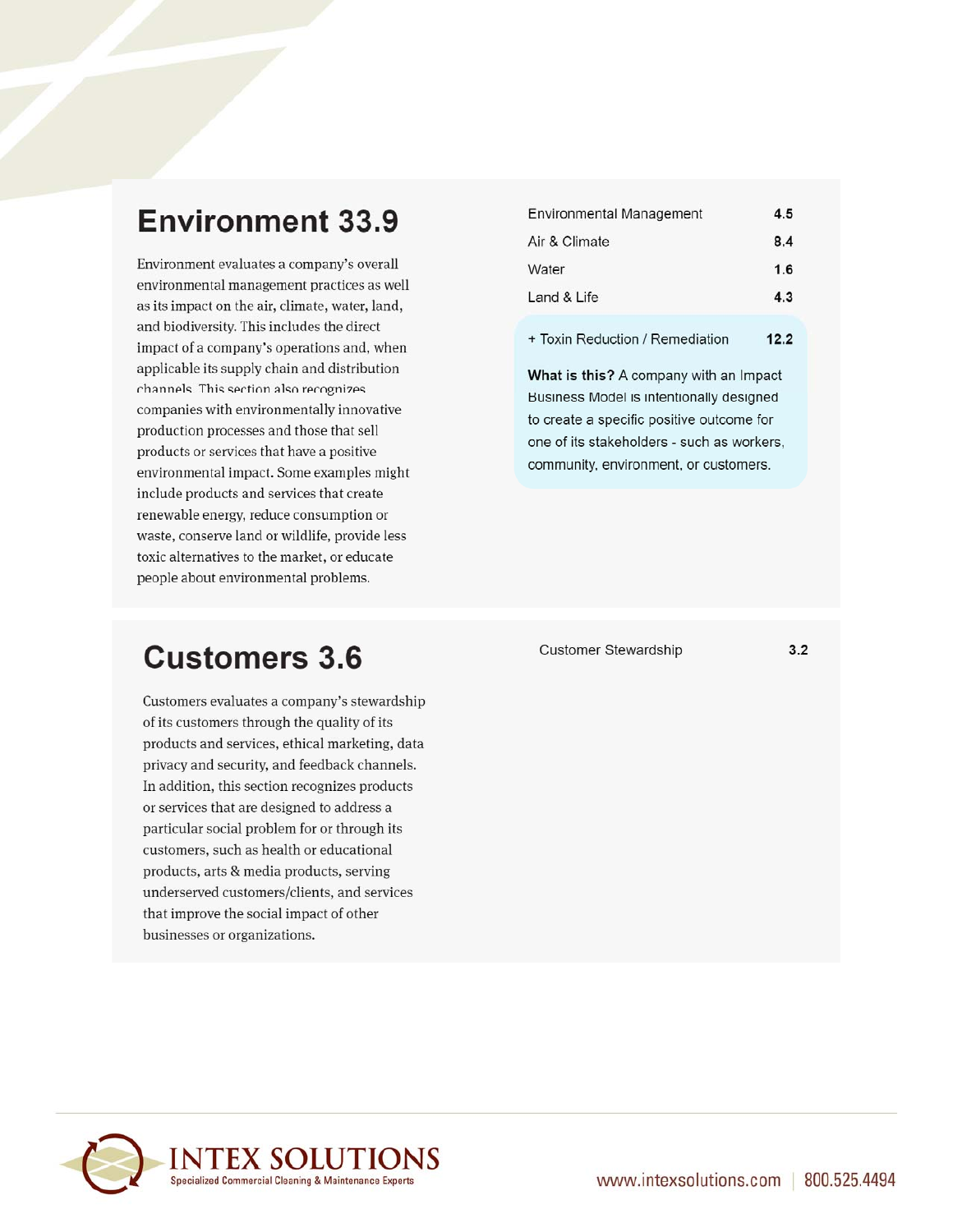#### **CERTIFIED B CORPORATIONS**

**"Certified B Corporations are a new kind of business that balances purpose and profit. They are legally required to consider the impact of their decisions on their workers, customers, suppliers, community, and the environment. This is a community of leaders, driving a global movement of people using business as a force for good." ~www.bcorporation.net**



#### **WHO WE ARE**

**Accountable. Trustworthy. Respectful. Innovative. Expert. Collaborative. Reliable. We serve as a model of how an enterprise can, while remaining profitable, be caring, equitable, and sustainable for our partners, employees, community, and planet.** 

**Achieving our vision and mission requires:**

- **Providing world class quality and service**
- **Long‐term employees that a cared for, respected, empowered, and acknowledged**
- **Maximizing the potential of all employees through encouragement, mentoring, education, and opportunity**
- **Being exemplary stewards of the planet**
- **Being a problem solver and solution provider**
- **Communication that is timely, honest, accurate, and concise**
- **Sharing our beliefs and best practices with others**
- **Outstanding appearance in every aspect of our business**
- **Making a reasonable profit without compromising our ethics**
- **Continual evaluation, training, and improvement**
- **Embracing diversity**
- **Showing generosity, kindness, love, and thanks**

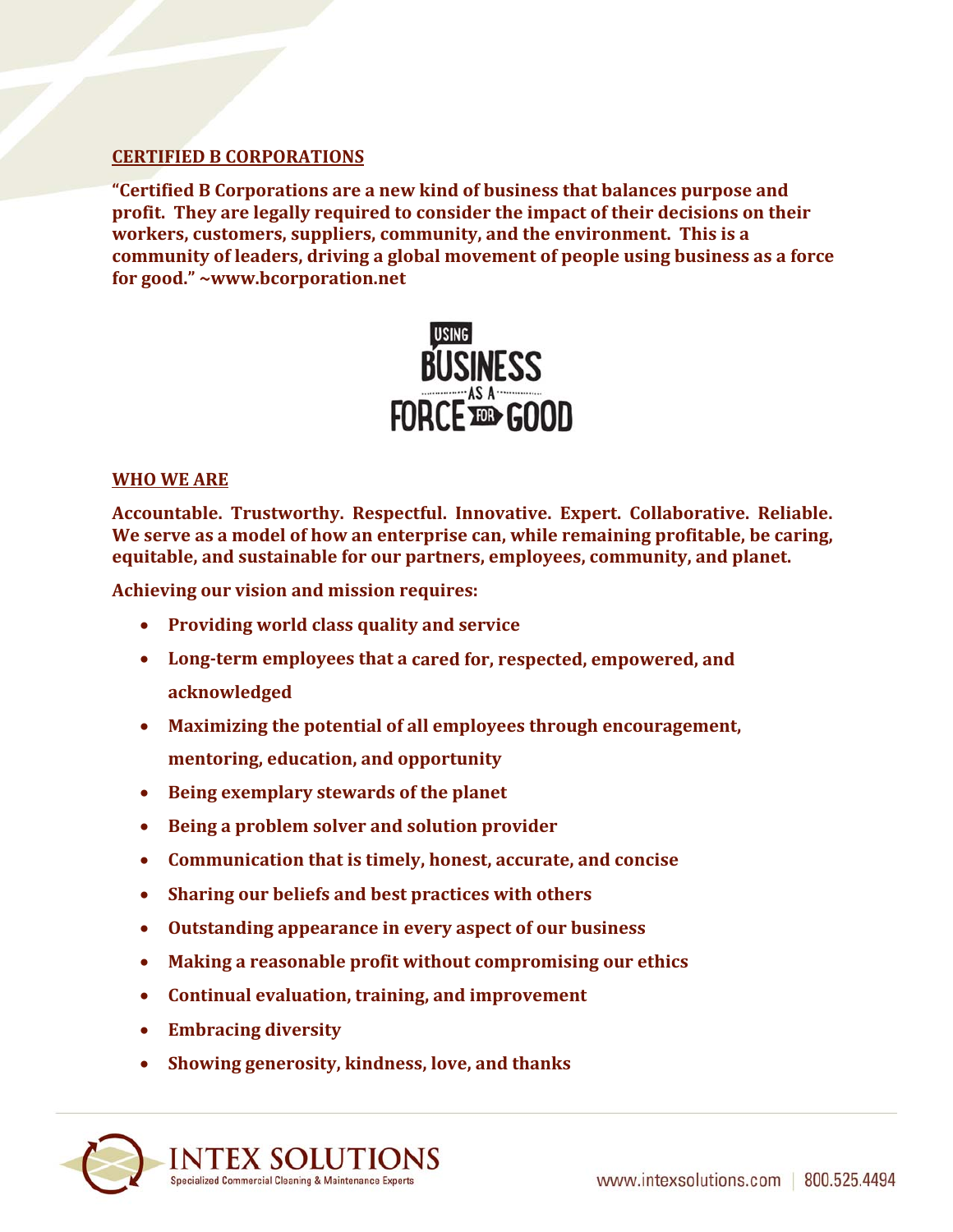### Sustainability, in its myriad meanings, is what defines Intex Solutions.

Our policies and procedures are developed with the **long-term implications for people, the built environment, and planet**  as a guiding principal.

> We **preserve, protect, and maximize the life**  of our clients' interior furnishings and finishes.

### We enthusiastically **support our employees**' physical, emotional, intellectual, familial, and financial well-being.

We actively **participate in and contribute to the communities** 

where we live and do business.

Exemplary environmentally responsible practices permeate all characteristics of our business including the use of our proprietary Green Seal Certified *EcoTex Cleaning Solution*.

**Sustainability** is our core focus and woven into every aspect of our daily practices.